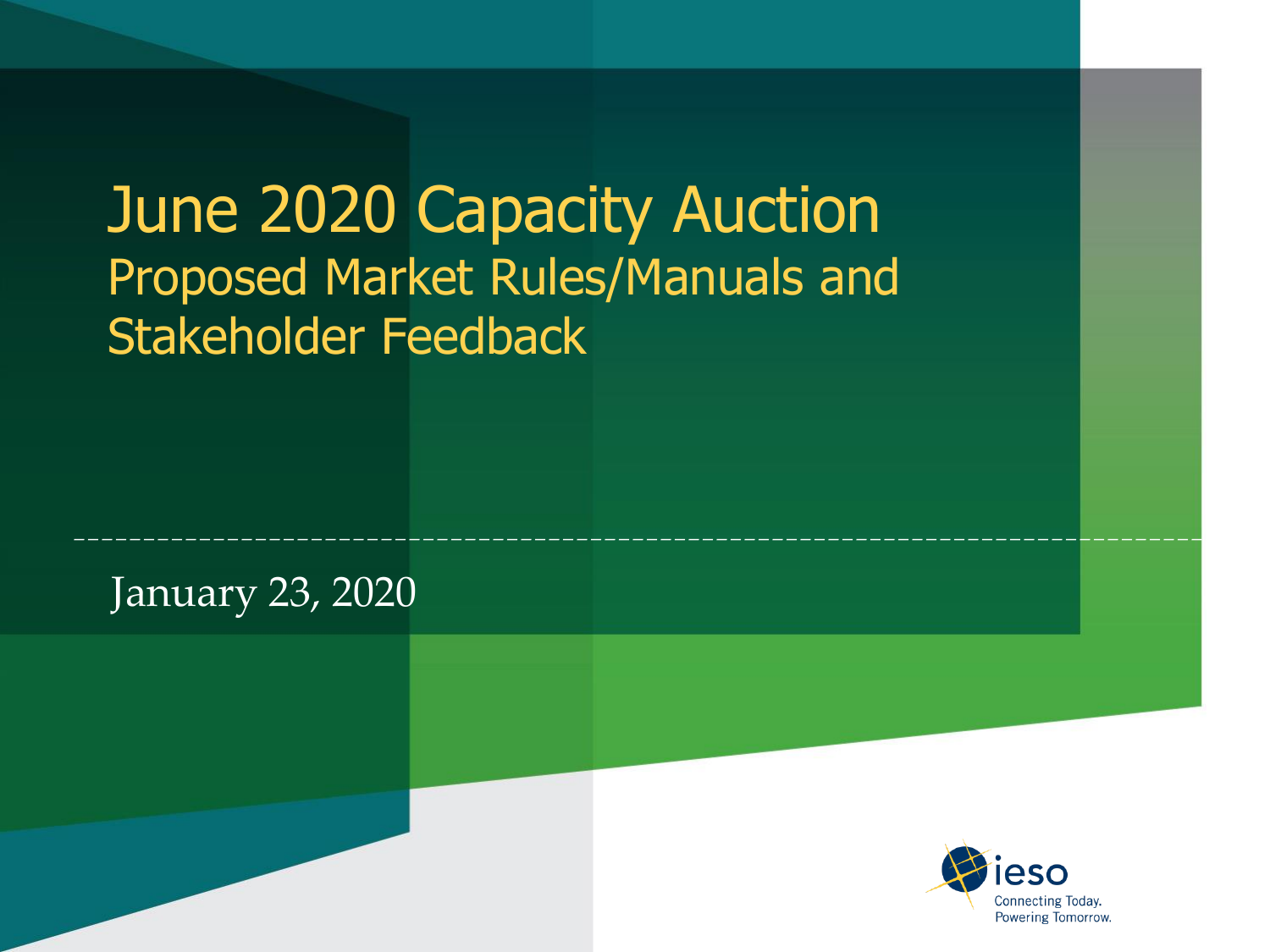## Meeting Objectives

- Provide Responses to December 6<sup>th</sup> Stakeholder feedback
- Next Steps for the June 2020 Market Rules and Manuals

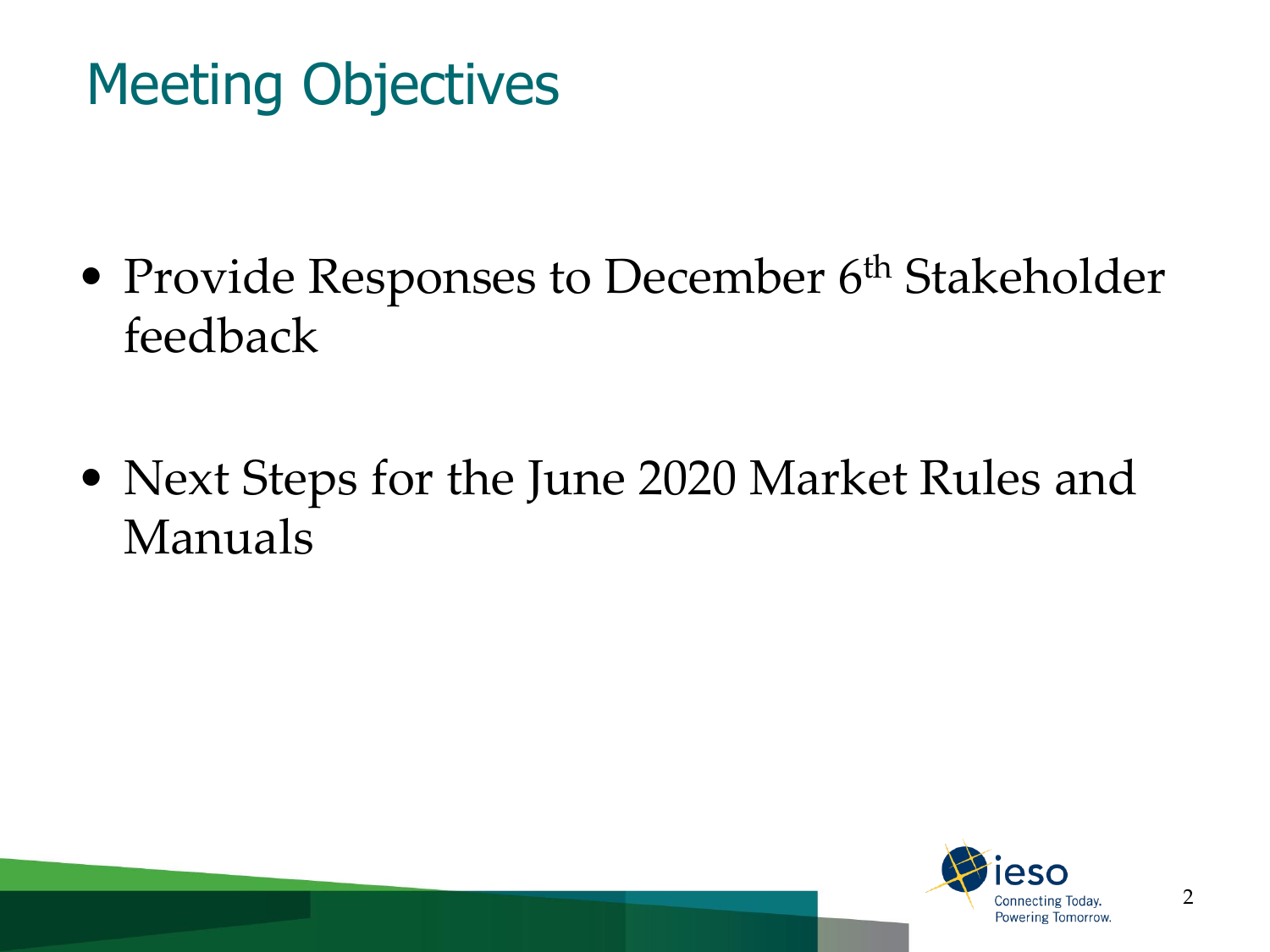# June 2020 Market Rules and Manuals

Stakeholder Feedback

- Updated Market Manuals are posted on the Capacity Auction engagement page
	- HDR Testing in Market Manual 12.0
	- Minor edits for clarity
- Versioning Approach
	- No changes to the approach to avoid mid-period material changes
	- DRWG activities, including metering and HDR testing changes, will be incorporated into the market manuals applicable to the December 2019 DR Auction. This exception has been captured by the versioning approach (see next slide for detail)
	- Future changes requested by **IESO** or participants will be scheduled for future auctions

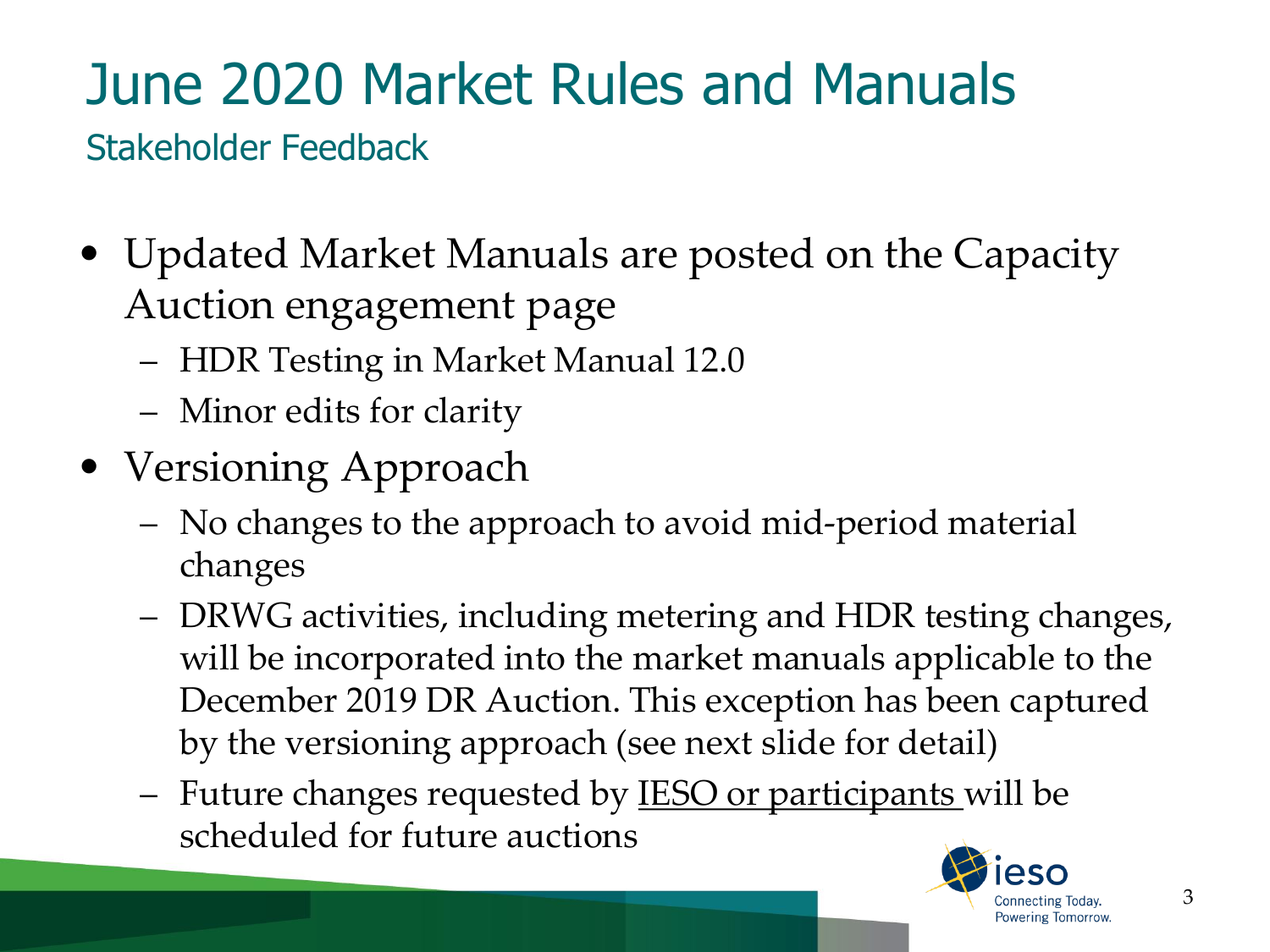### June 2020 Market Rules Update

- Additional provision for Versioning (18.1A.1.1)
	- To capture a point-in-time for December 2019 DR Auction
	- A version of the Market Rules and Manuals applicable to the December 2019 DR Auction will be archived

18.1A.1.1 Notwithstanding sections 18.1A.1, in the case where a *capacity auction* is a *demand response auction,* the *market rules* and applicable *market manuals* that shall remain in effect until the end of the associated *commitment period,* in accordance with 18.1.A.1, shall be the *market rules* and applicable *market manuals* in effect at the start of that *demand response auction's* associated *commitment period*.

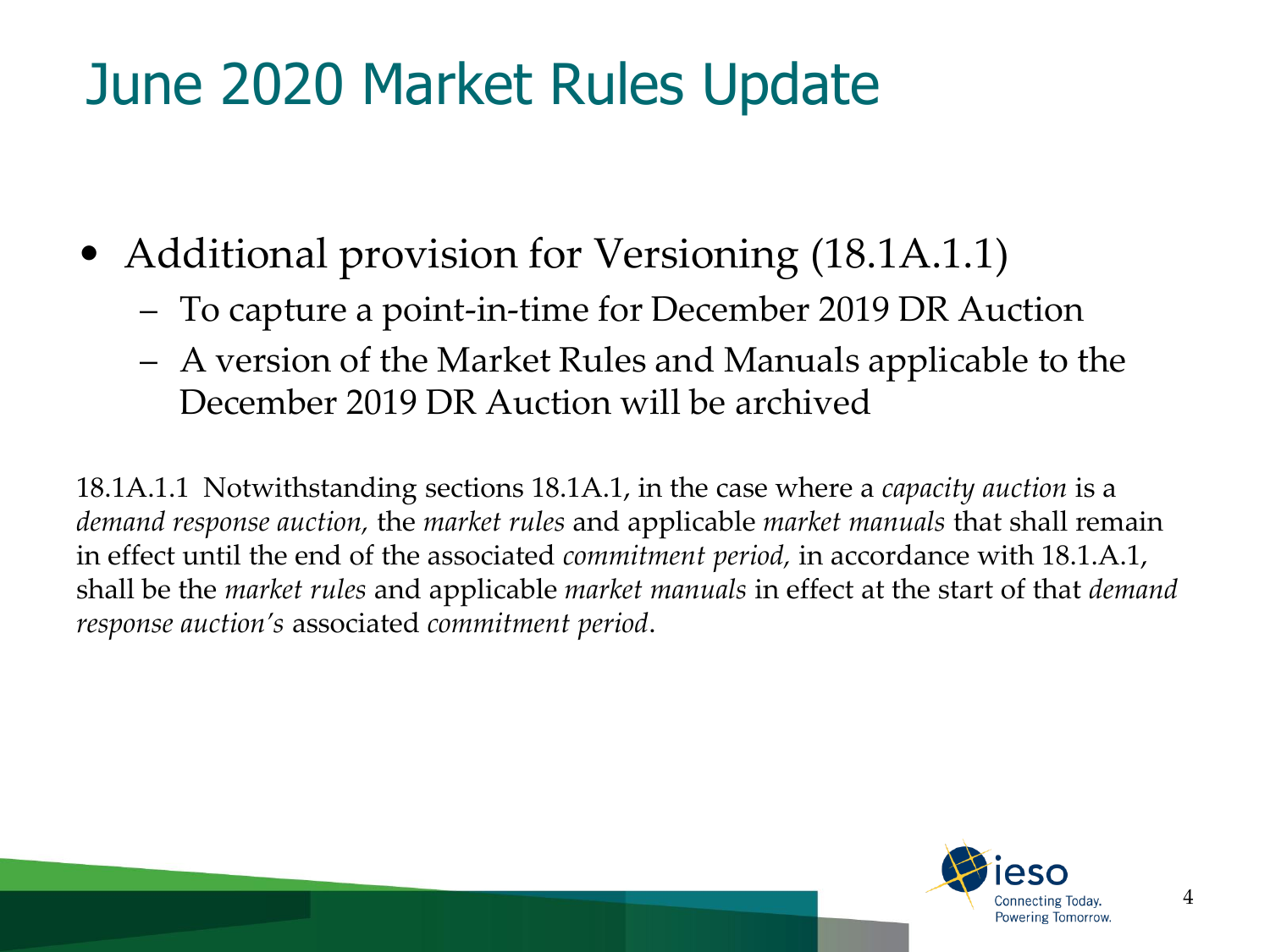#### June 2020 Market Rules and Manuals Next Steps

- OEB ruling anticipated on January 24<sup>th</sup>
	- The IESO does not plan to defer the June 2020 Auction as a result of the OEB decision
	- Subsequent Energy Market changes may be possible depending on decision
	- Energy Payments engagement will continue
- Proposed Market Rules and Market Manuals will be presented to the Technical Panel on February 4th